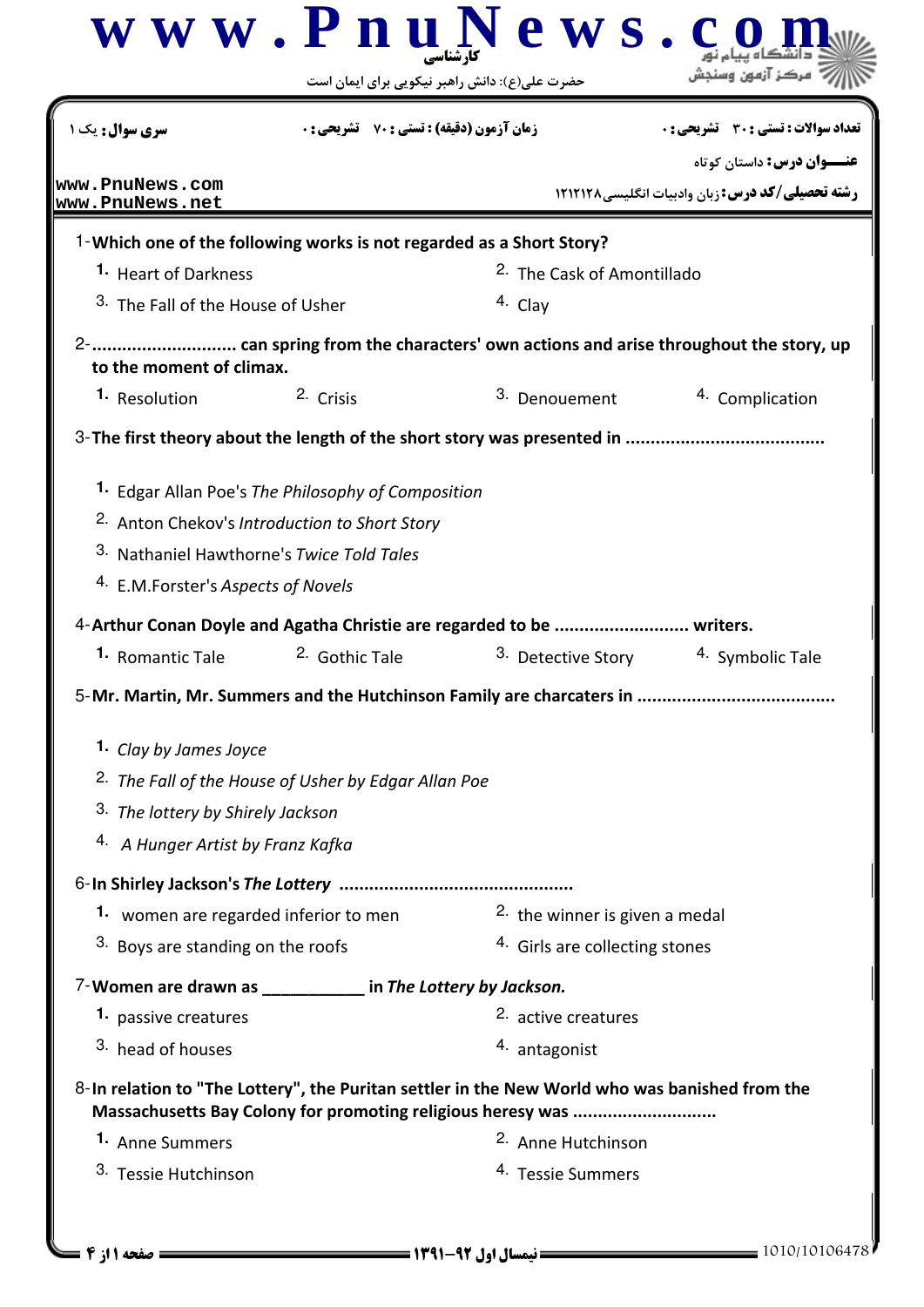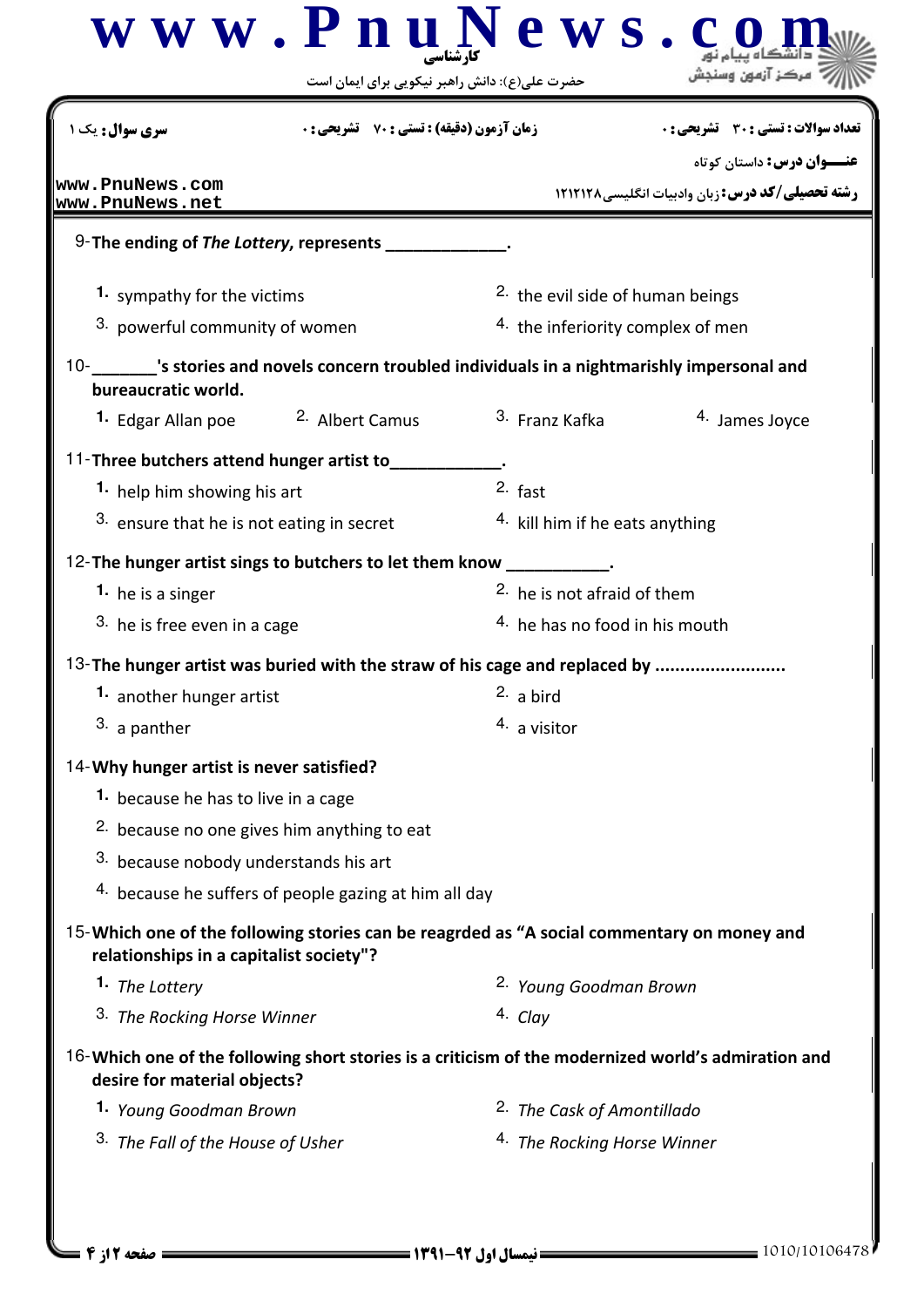|                                                                                               | www.PnuNews.c                                                                                                                                                    |                                                        |                                                                                                          |  |
|-----------------------------------------------------------------------------------------------|------------------------------------------------------------------------------------------------------------------------------------------------------------------|--------------------------------------------------------|----------------------------------------------------------------------------------------------------------|--|
|                                                                                               | حضرت علی(ع): دانش راهبر نیکویی برای ایمان است                                                                                                                    |                                                        |                                                                                                          |  |
| <b>سری سوال :</b> یک                                                                          | <b>زمان آزمون (دقیقه) : تستی : 70 ٪ تشریحی: 0</b>                                                                                                                |                                                        | تعداد سوالات : تستي : 30 ٪ تشريحي : 0                                                                    |  |
|                                                                                               |                                                                                                                                                                  |                                                        | <b>عنـــوان درس:</b> داستان کوتاه                                                                        |  |
| www.PnuNews.com<br>www.PnuNews.net                                                            |                                                                                                                                                                  |                                                        | <b>رشته تحصیلی/کد درس: زبان وادبیات انگلیسی ۱۲۱۲۱۲۸</b>                                                  |  |
| 17- Mention the story which is written in the fairy tale style.                               |                                                                                                                                                                  |                                                        |                                                                                                          |  |
| 1. The Lottery                                                                                |                                                                                                                                                                  | <sup>2.</sup> The Rocking Horse Winner                 |                                                                                                          |  |
| 3. A Hunger Artist                                                                            |                                                                                                                                                                  | 4. Clay                                                |                                                                                                          |  |
| 18-In The Cask of Amontillado, the narrator is .                                              |                                                                                                                                                                  |                                                        |                                                                                                          |  |
| 1. Fortunato                                                                                  | 2. Montresor                                                                                                                                                     | 3. Edgar Allan Poe                                     | 4. Luchesi                                                                                               |  |
| 19-In The Cask of Amontillado the story happens in                                            |                                                                                                                                                                  |                                                        |                                                                                                          |  |
| 1. a party                                                                                    |                                                                                                                                                                  | 2. an unnamed European city                            |                                                                                                          |  |
| 3. an old Asian palace                                                                        |                                                                                                                                                                  | $4.$ a farm                                            |                                                                                                          |  |
| 20-The Cask of Amontillado is told                                                            |                                                                                                                                                                  |                                                        |                                                                                                          |  |
| 1. in third person                                                                            |                                                                                                                                                                  | 2. in first person                                     |                                                                                                          |  |
| 3. in limited third person                                                                    |                                                                                                                                                                  |                                                        | 4. in omniscient point of view                                                                           |  |
| 21-In The Cask of Amontillado, Fortunato's jester's costume is appropriate for him<br>because |                                                                                                                                                                  |                                                        |                                                                                                          |  |
| 1. he works as a clown                                                                        |                                                                                                                                                                  | <sup>2.</sup> he intends to make a fool out of himself |                                                                                                          |  |
| 3. it's the time of carnival                                                                  |                                                                                                                                                                  | 4. both 2&3                                            |                                                                                                          |  |
|                                                                                               |                                                                                                                                                                  |                                                        |                                                                                                          |  |
| 1. romantic                                                                                   | 2. humorous                                                                                                                                                      | 3. satiric                                             | 4. gothic                                                                                                |  |
|                                                                                               | hung oppressively low in the heavens, I had been passing alone, on horseback, through a<br>singularly dreary tract of country", These are the beginning lines of |                                                        | 23-"During the whole of a dull, dark, and soundless day in the autumn of the year, when the clouds       |  |
| 1. The Cask of Amontillado                                                                    |                                                                                                                                                                  | <sup>2.</sup> The Fall of the House of Usher           |                                                                                                          |  |
| 3. Clay                                                                                       |                                                                                                                                                                  | <sup>4.</sup> The Lottery                              |                                                                                                          |  |
|                                                                                               | smoke, and moving through the rooms of the mansion like a spirit, incapable of any action                                                                        |                                                        | 24-In The Fall of the House of Usher the charcater that is seen only twice in the entire story as blonde |  |
| 1. Roderick                                                                                   |                                                                                                                                                                  | 2. Madeline                                            |                                                                                                          |  |
| 3. The narrator                                                                               |                                                                                                                                                                  | <sup>4.</sup> Sir Launcelot Canning                    |                                                                                                          |  |
| 25-Which one of the Following stories is NOT a gothic tale?                                   |                                                                                                                                                                  |                                                        |                                                                                                          |  |
| 1. Castle of Otranto                                                                          |                                                                                                                                                                  |                                                        | <sup>2</sup> The Fall of the House of Usher                                                              |  |
| 3. The Mysteries of Udolpho                                                                   |                                                                                                                                                                  | 4. Clay                                                |                                                                                                          |  |
| ـــــ صفحه ۱۳ از ۴                                                                            |                                                                                                                                                                  |                                                        | 1010/10106478                                                                                            |  |